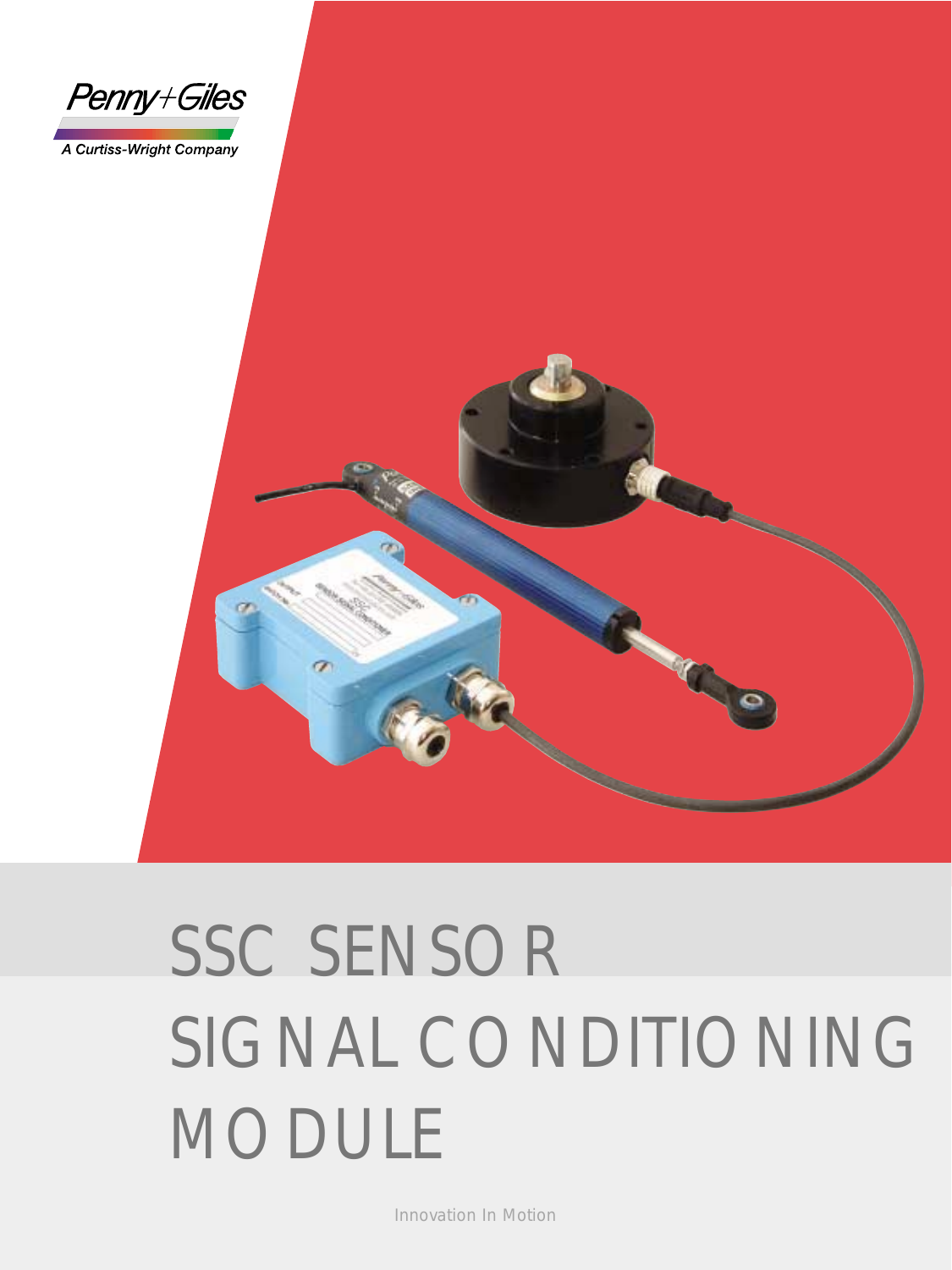### INNOVATION IN MOTION

The new Penny+Giles model SSC is a Sensor Signal Conditioning unit housed in an IP68 protected metal enclosure. It is suitable for use with any sensor that produces a dc output signal voltage in the range 0 - 5Vdc. The SSC also provides a 5Vdc source that may be used as a supply for many types of sensor, including potentiometers, contactless position transducers, tilt sensors, pressure transducers and load cells.

#### *Choice of outputs*

The SSC converts the sensor output voltage signal to a 4 - 20mA (or optional 5 - 19mA) current output, or by using additional module cards, into a variety of different voltage formats or a digital PWM output. Model SSC normally operates from an unregulated 10 - 30Vdc supply. Where lowest noise performance is required with the optional voltage module card, a negative supply in the range -10 to -30Vdc may also be employed.

#### *Simple installation*

The SSC housing is designed to be mounted on a bulkhead close to the sensor, by using M5 screws through the mounting holes that are located under the housing lid. The supply, output and sensor connections are routed through two IP68 rated cable glands that can accommodate cable diameters of between 3 and 8mm. Connections are made to a screw terminal block on the SSC board.

#### *User adjustment*

The SSC module has the following user-enabled features that allow flexible set-up to suit a variety of applications:

- •Output slope reversal selected by jumper JP3
- •Output type (Current, Voltage or PWM) selected by jumper JP2
- •Output current range (4-20 or 5-19mA) selected by jumper JP1
- •Extended voltage range by using plug-in **VM** output option card
- •Optional PWM output by using plug-in **PWM** output option card
- •Zero and Gain adjustment to set-up sensor minimum and maximum outputs

#### *Rugged protection in hostile conditions*

The SSC module is housed in a rugged die-cast aluminium alloy housing, suitable for harsh environmental conditions and electrically noisy installations, with EMC Immunity to 100V/m. The housing features an impressive environmental performance, with dust and fluid protection to IP68 and submersion to 2m.

#### **DIMENSIONS**



#### **ELECTRICAL CONNECTIONS Screw terminals**





The products detailed in this document have been tested to the requirements of EN 61000-6-2 (Immunity).

#### *Quality Assurance*

Penny+Giles are accredited to BS EN ISO9001:2000 Quality is at the heart of all our systems ensuring the reliability of our products from initial design to final despatch

```
Certificate No. LRQ 0924881
```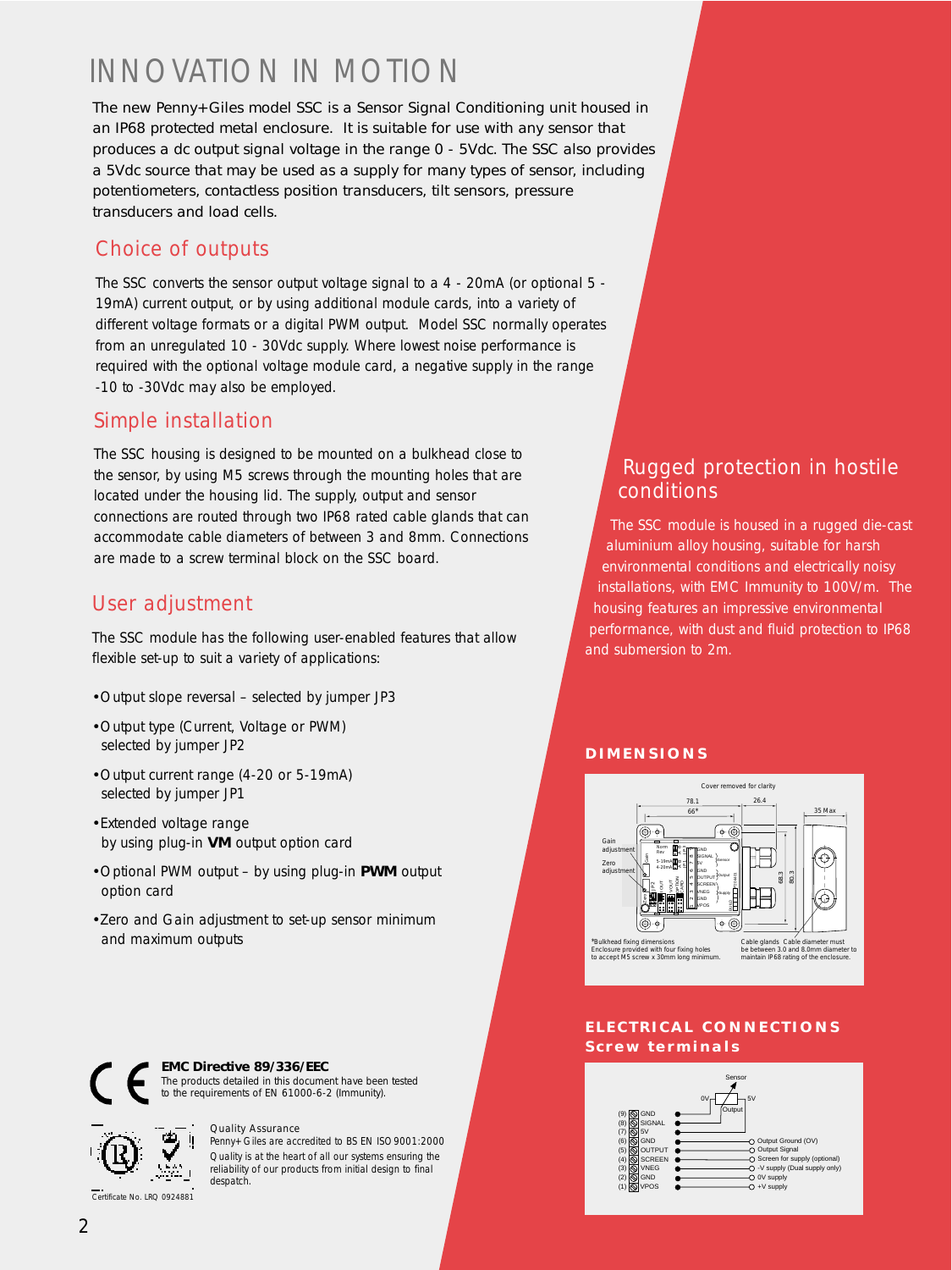## SSC SENSOR SIGNAL CONDITIONING MODULE

| PERFORMANCE                                           |              |                                                                                                                                                                                                                                                                                  |
|-------------------------------------------------------|--------------|----------------------------------------------------------------------------------------------------------------------------------------------------------------------------------------------------------------------------------------------------------------------------------|
| ELECTRICAL                                            |              |                                                                                                                                                                                                                                                                                  |
| Supply voltage                                        | <b>Vdc</b>   | 10 - 30 unregulated<br>When optional Voltage Module (VM) card is fitted, a -10 to -30Vdc negative supply may<br>also be connected to increase current sinking capability and reduce noise. If a negative<br>supply is not connected, the VM card automatically generates its own |
| Over voltage protection                               |              | Unit can operate indefinitely at 33Vdc and is capable of absorbing short duration<br>transients above this                                                                                                                                                                       |
| Supply current                                        | mA           | 10 maximum (plus output currents from 5Vdc source and current output). Additional 9mA<br>with VM card fitted or additional 3mA with PWM card fitted                                                                                                                              |
| Reverse polarity protection                           |              | Yes - indefinitely                                                                                                                                                                                                                                                               |
| Sensor excitation                                     | <b>Vdc</b>   | $5 \pm 0.15$ (up to 30mA)                                                                                                                                                                                                                                                        |
| Sensor output pull down resistor                      | $M\Omega$    | 1                                                                                                                                                                                                                                                                                |
| Linearity (circuit only)                              | %            | $\leq \pm 0.01$ full stroke                                                                                                                                                                                                                                                      |
| Output signals (jumper selected)                      | Vdc          | $0.5 - 4.5$                                                                                                                                                                                                                                                                      |
|                                                       | mA           | $4 - 20$ (and $5 - 19$ )                                                                                                                                                                                                                                                         |
| with additional VM card                               | Vdc          | 0 to 5 & -5 to 0, 0 -10 & -10 to 0, $\pm 2.5$ , $\pm 5$ , $\pm 7.5$ , $\pm 10$                                                                                                                                                                                                   |
| with additional PWM card                              |              | TTL level compatible signal with a 10 - 90% duty cycle. User selectable frequencies of<br>100, 130, 310 and 1000Hz. Logic Signals: LOW < 0.4Vdc HIGH 4.5 ± 0.5Vdc                                                                                                                |
| Output noise - voltage range                          | mVrms        | < 5                                                                                                                                                                                                                                                                              |
| - current range                                       | <b>µArms</b> | < 10                                                                                                                                                                                                                                                                             |
| Output load (voltage output)                          | Ω            | 10k minimum (resistive to 0V line) for nominal 0.5 – 4.5Vdc range only<br>Output current with VM card ranges from 250-750µA (sourcing and sinking) depending on<br>supply voltage. Refer to Penny & Giles where more than 250 µA is required                                     |
| Output compliance voltage (current output)            |              | Vsupply -4V                                                                                                                                                                                                                                                                      |
| Output lag                                            | ms           | $\lt 2$                                                                                                                                                                                                                                                                          |
| Influence of variation in<br>supply voltage on output |              | $< 0.001\%$ span                                                                                                                                                                                                                                                                 |
| <b>Temperature stability</b>                          | ppm/°C       | <100 (-40 to +70°C)                                                                                                                                                                                                                                                              |
|                                                       |              | $<$ 300 (-40 to +100°C)                                                                                                                                                                                                                                                          |
| Zero adjustment                                       |              | 0% -75% of range                                                                                                                                                                                                                                                                 |
| Span adjustment                                       |              | 25% - 100% of range (Turn down = 4)                                                                                                                                                                                                                                              |
| <b>Output direction</b>                               |              | Normal or reversed - jumper selected                                                                                                                                                                                                                                             |
| MECHANICAL                                            |              |                                                                                                                                                                                                                                                                                  |
| <b>Enclosure</b>                                      |              | Powder coated aluminium alloy                                                                                                                                                                                                                                                    |
| Weight                                                | g            | 250                                                                                                                                                                                                                                                                              |
| Mounting                                              |              | Bulkhead mounting via M5 fixing holes                                                                                                                                                                                                                                            |
| Cable exit                                            |              | Via glands - cable diameter must be between 3.0 and 8.0mm diameter to seal to IP68                                                                                                                                                                                               |
| <b>ENVIRONMENTAL</b>                                  |              |                                                                                                                                                                                                                                                                                  |
| Operational temperature range                         | °C           | $-40$ to $+100$                                                                                                                                                                                                                                                                  |
| <b>Protection class</b>                               |              | IP68 to 2m for 1 hour duration                                                                                                                                                                                                                                                   |
| <b>EMC immunity level</b><br>EN 61000-6-2             |              | >100V/m with 1m maximum distance to sensor                                                                                                                                                                                                                                       |
|                                                       |              |                                                                                                                                                                                                                                                                                  |
| <b>AVAILABILITY</b>                                   |              | Normally available from stock                                                                                                                                                                                                                                                    |
| <b>ORDERING CODE</b>                                  |              | base module with current (4-20 or 5-19mA) or voltage (0.5 - 4.5Vdc) outputs<br><b>SSC</b>                                                                                                                                                                                        |
| <b>ACCESSORIES</b>                                    |              | additional Voltage Module card to provide extended range of voltage outputs<br>VM                                                                                                                                                                                                |
| order separately                                      |              | (see specification above)                                                                                                                                                                                                                                                        |

PWM additional Pulse Width Modulation card to provide TTL level signal with 10-90% duty cycle